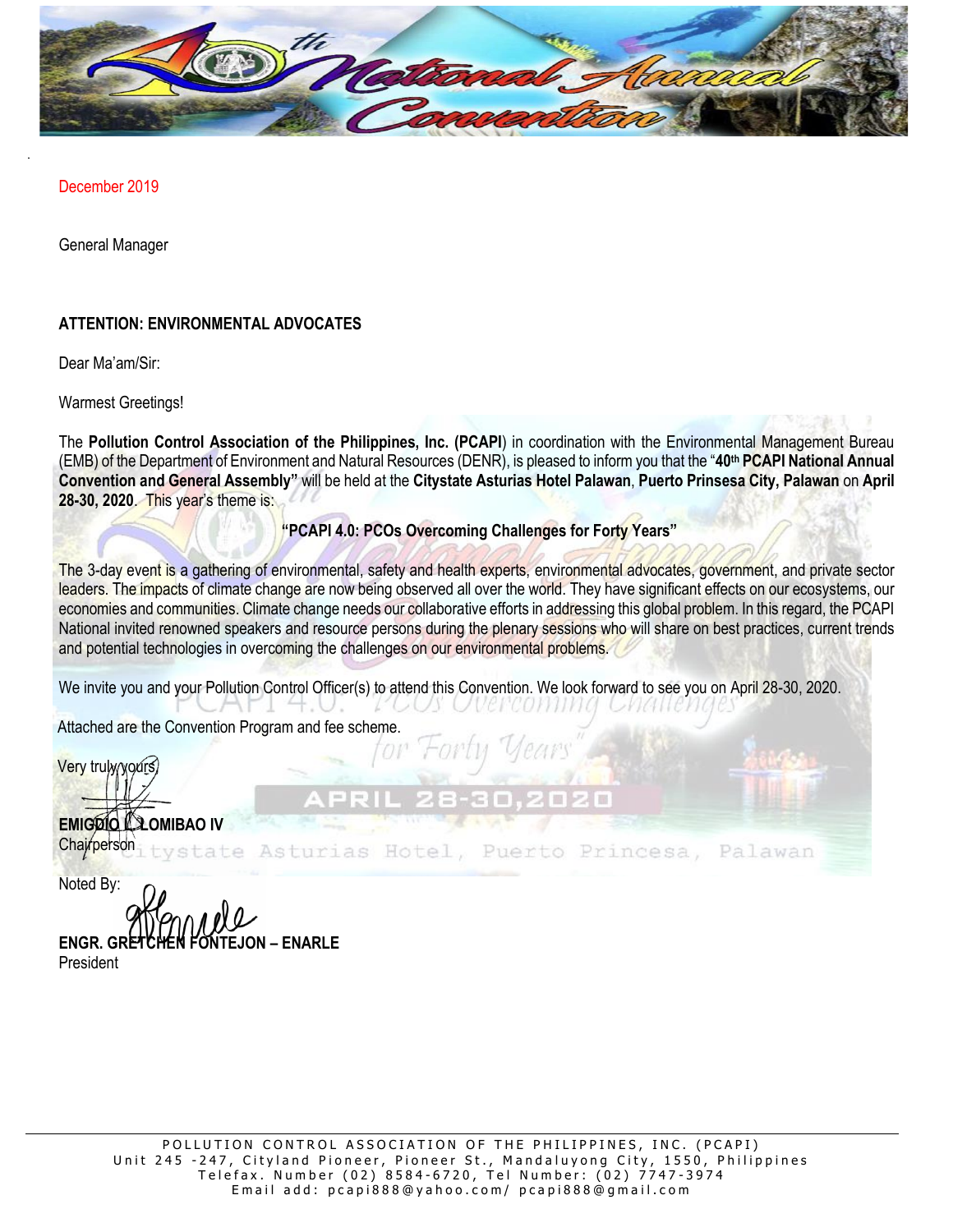

#### **PAYMENT SCHEME:**

| Category                                | <b>Rates</b> |  |
|-----------------------------------------|--------------|--|
| <b>PCAPI Member</b>                     | Php 10,000   |  |
| Non-PCAPI Member                        | Php 11,500   |  |
| Small and Medium-sized Enterprise (SME) | Php 8,000    |  |
| <b>Local Government Unit</b>            | Php 6,000    |  |
| Undergraduate Student                   | Php 6,000    |  |

### **Please pay Membership Dues to renew PCAPI National Membership. Rates only apply to ACTIVE Members.**

Institutional Member – Php 3,000.00 Individual Member – Php 500.00 Institutional to Lifetime Member– Php 30,000.00

### **REMINDERS:**

- **FULLY PAID EARLY BIRD** payment is **NON-REFUNDABLE**, fully paid registration done on or before February 28, 2020 **(no extension)** will receive a PCAPI jacket
- In as much as PCAPI wants to accommodate walk in participants, **ONLY PAID REGISTRATIONS** on or before April 28, 2020 will be allowed to attend
- Rates **exclusive** of hotel accommodation and airfare
- Refer to the administrative guide for more information

# **REGISTRATION PROCESS**

- 1. Visi[t www.pcapi.com.ph](http://www.pcapi.com.ph/) and fill-up the Registration form (see illustration below)
- 2. Submit the fully accomplished registration form a[t info@pcapi.com.ph](mailto:info@pcapi.com.ph)
- 3. Pay the registration fee thru cash or check payable to Pollution Control Association of the Phils., Inc. or bank deposit via: **BANK:** Metrobank **Account Number:** 007-167-536-618
	- **Account Name:** same as Payee name

Citystate Asturias Hotel, Puerto Princesa, Palawan

| M prap888@yahoo.com - Yahoo   X   M Inbox - prapi888@gmail.com - 0 X   @ PCAR | $x +$                                                                  | $-97$                                                                                                                    |
|-------------------------------------------------------------------------------|------------------------------------------------------------------------|--------------------------------------------------------------------------------------------------------------------------|
| ← → C △ © Not secure   www.pcapi.com.ph/#                                     |                                                                        | ☆ Ⅲ 回   ◎                                                                                                                |
|                                                                               |                                                                        |                                                                                                                          |
|                                                                               | ABOUT US MEMBERSHIP EVENTS CONVENTION FAQ NEWS CONTACT US<br>HOME      | $\alpha$                                                                                                                 |
|                                                                               | LOCIN<br>CONNENTION<br><b>ENVIRO</b><br><b>MENTAL</b><br><b>AWARDS</b> | <b>CONVENTION</b>                                                                                                        |
|                                                                               |                                                                        | PCAPE > CONVENTION<br><b>CONVENTION PROGRAM</b>                                                                          |
|                                                                               |                                                                        | <b>B PROFILE OF SPEAKERS</b>                                                                                             |
|                                                                               |                                                                        | <b>&amp; BE AN ADVERTISER</b><br><b>EXHIBITION BOOTH</b><br>- REGISTRATION OF PARTICIPANT<br>REGISTRATION OF PARTICIPANT |

POLLUTION CONTROL ASSOCIATION OF THE PHILIPPINES, INC. (PCAPI) Unit 245 -247, Cityland Pioneer, Pioneer St., Mandaluyong City, 1550, Philippines Telefax. Number (02) 8584-6720, Tel Number: (02) 7747-3974 Email add: pcapi888@yahoo.com/ pcapi888@gmail.com